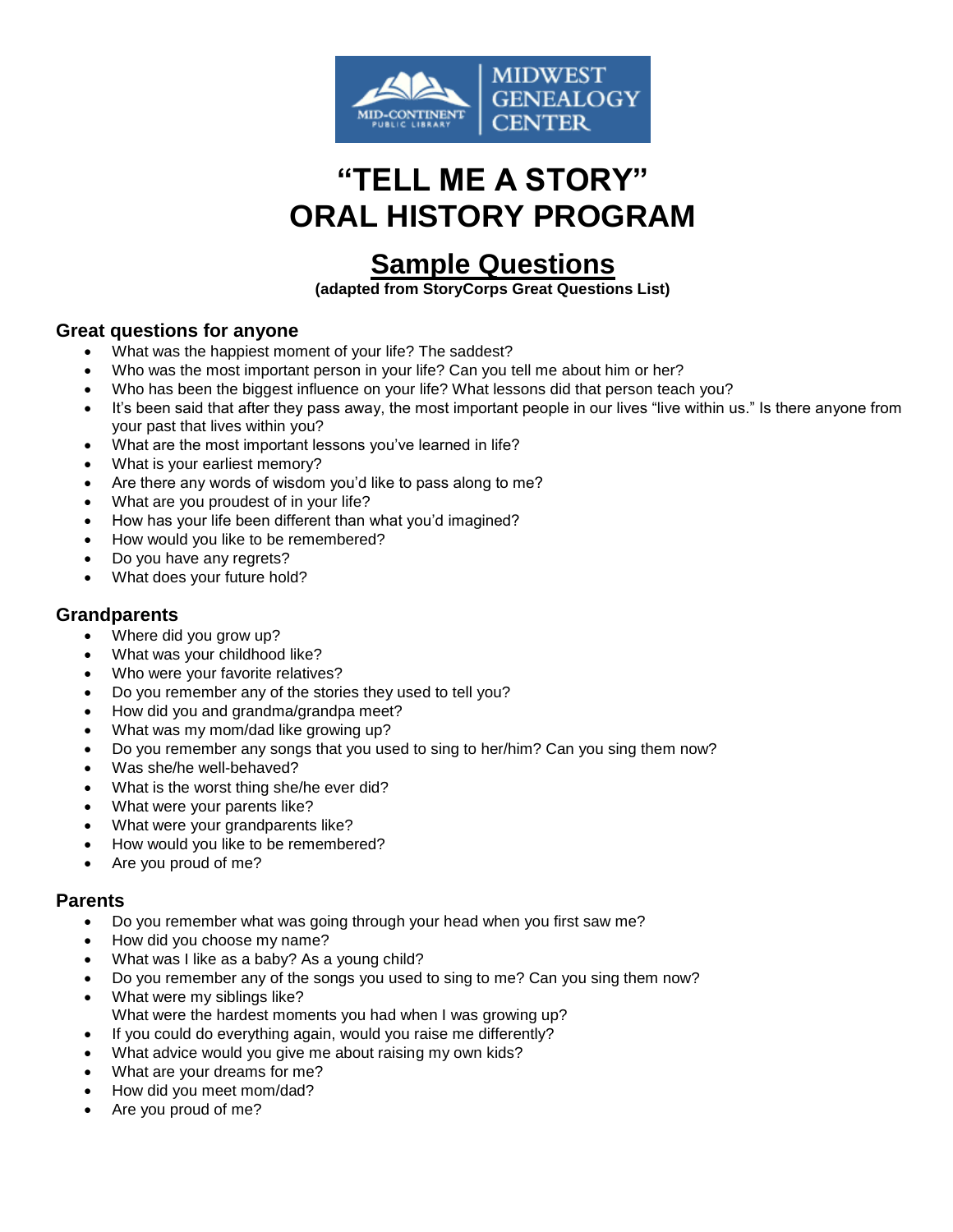# **Sample Questions – Page 2**

### **Raising children**

- When did you first find out that you'd be a parent? How did you feel?
- Can you describe the moment when you saw your child for the first time?
- How has being a parent changed you?
- What are your dreams for your children?
- Do you remember when your last child left home for good?
- Do you have any favorite stories about your kids?

### **Growing up**

- When and where were you born?
- Where did you grow up?
- What was it like?
- Who were your parents?
- What were your parents like?
- How was your relationship with your parents?
- Did you get into trouble? What was the worst thing you did?
- Do you have any siblings? What were they like growing up?
- What did you look like?
- How would you describe yourself as a child? Were you happy?
- What is your best memory of childhood? Worst?
- Did you have a nickname? How'd you get it?
- Who were your best friends? What were they like?
- How would you describe a perfect day when you were young?
- What did you think your life would be like when you were older?
- Do you have any favorite stories from your childhood?

#### **Marriage & Partnerships**

- How did you meet your husband/wife?
- How did you know he/she was "the one"?
- How did you propose?
- What were the best times? The most difficult times?
- Did you ever think of getting divorced?
- Did you ever get divorced? Can you tell me about it?
- What advice do you have for young couples?
- Do you have any favorite stories from your marriage or about your husband/wife?

#### **Working**

- What do you do for a living?
- Tell me about how you got into your line of work.
- Do you like your job?
- What did you think you were going to be when you grew up?
- What did you want to be when you grew up?
- What lessons has your work life taught you?
- If you could do anything now, what would you do? Why?
- Do you plan on retiring? If so, when? How do you feel about it?
- Do you have any favorite stories from your work life?

#### **Religion**

- Can you tell me about your religious beliefs/spiritual beliefs? What is your religion?
- Have you experienced any miracles?
- What was the most profound spiritual moment of your life?
- Do you believe in God?
- Do you believe in the after-life? What do you think it will be like?
- When you meet God, what do you want to say to Him?